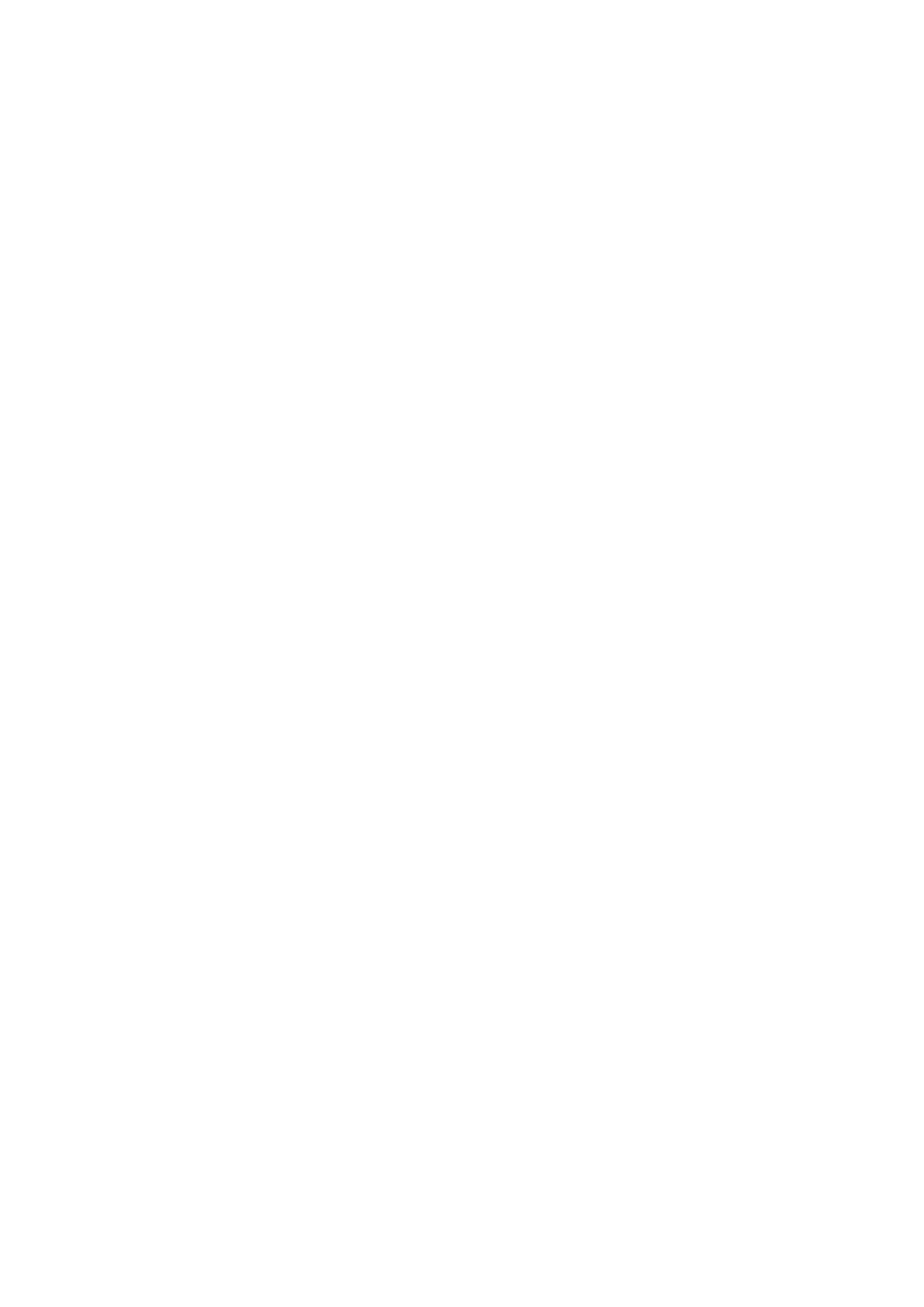### *TAPAS*

Calamar a la romana con alioli de tap de Corti **11,00**

Croquetas de queso manchego con alioli azafrán **12,00**

Jamón ibérico Pata Negra con pan de tomate **30,00**

Hummus de berenjenas ahumadas con tahini y pan cristal **9,00**

#### *ENTRANTES*

Gazpacho amarillo con mango, aguacate y hierbas frescas **15,00**

Ensalada de burrata, tomate cherry, y albahaca con piñones **15,00**

Ensalada de tomate cherry y queso feta con menta, granada y nueces **15,00**

Ensalada de quinoa y aguacate con tomate cherry y olivas negras **15,00**

Ceviche de lubina con aguacate chilli, lima y cilantro **16,00**

Tiradito de pulpo con emulsión de aguacate ahumado, cebolla roja y leche de tigre **18,00**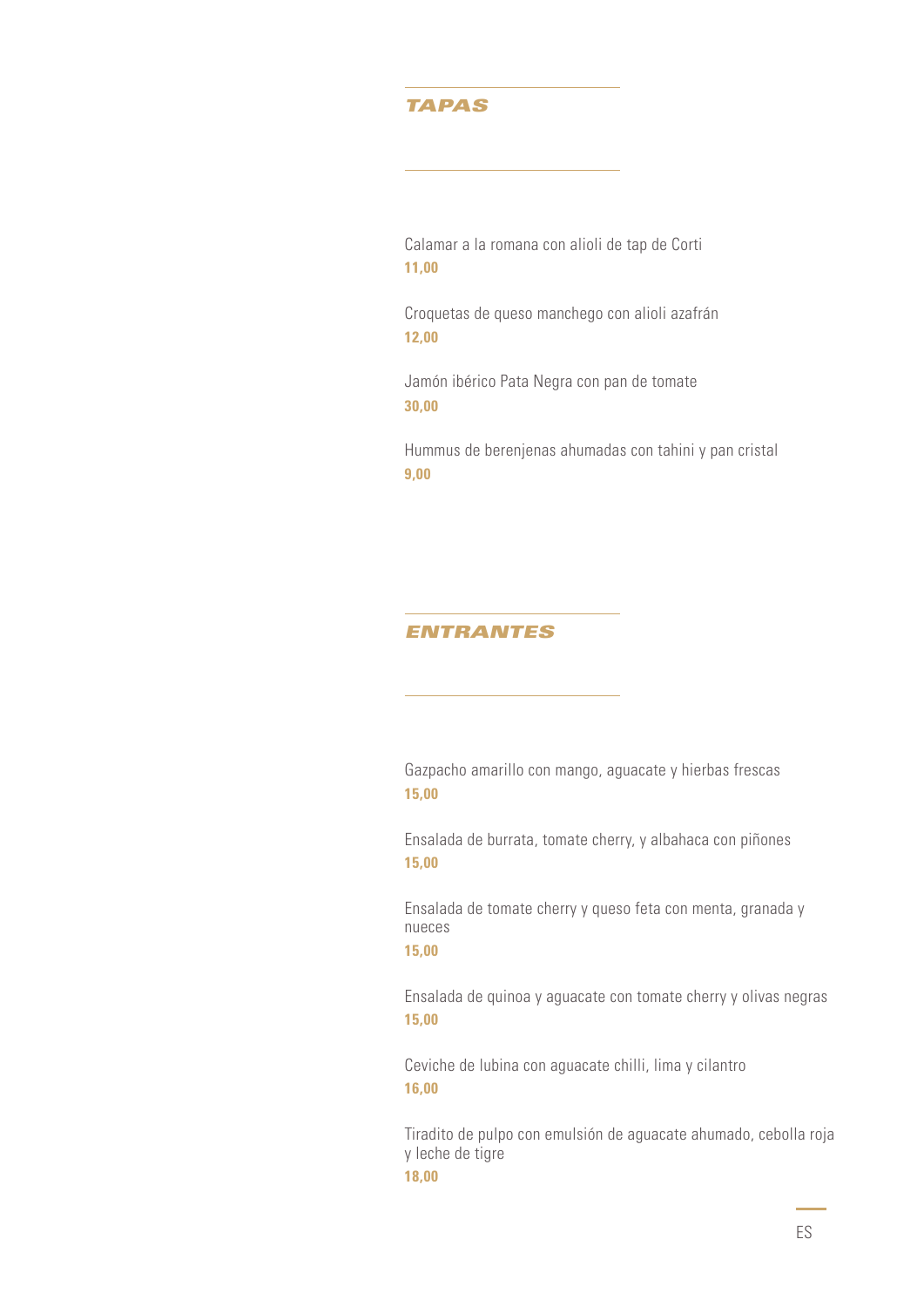# *SANDWICHES*

Classic club sandwich con patatas deluxe **18,00**

Hamburguesa de buey "Pleta de Mar" **28,00**

Tosta de aguacate con salmón marinado, queso feta y lima **23,00**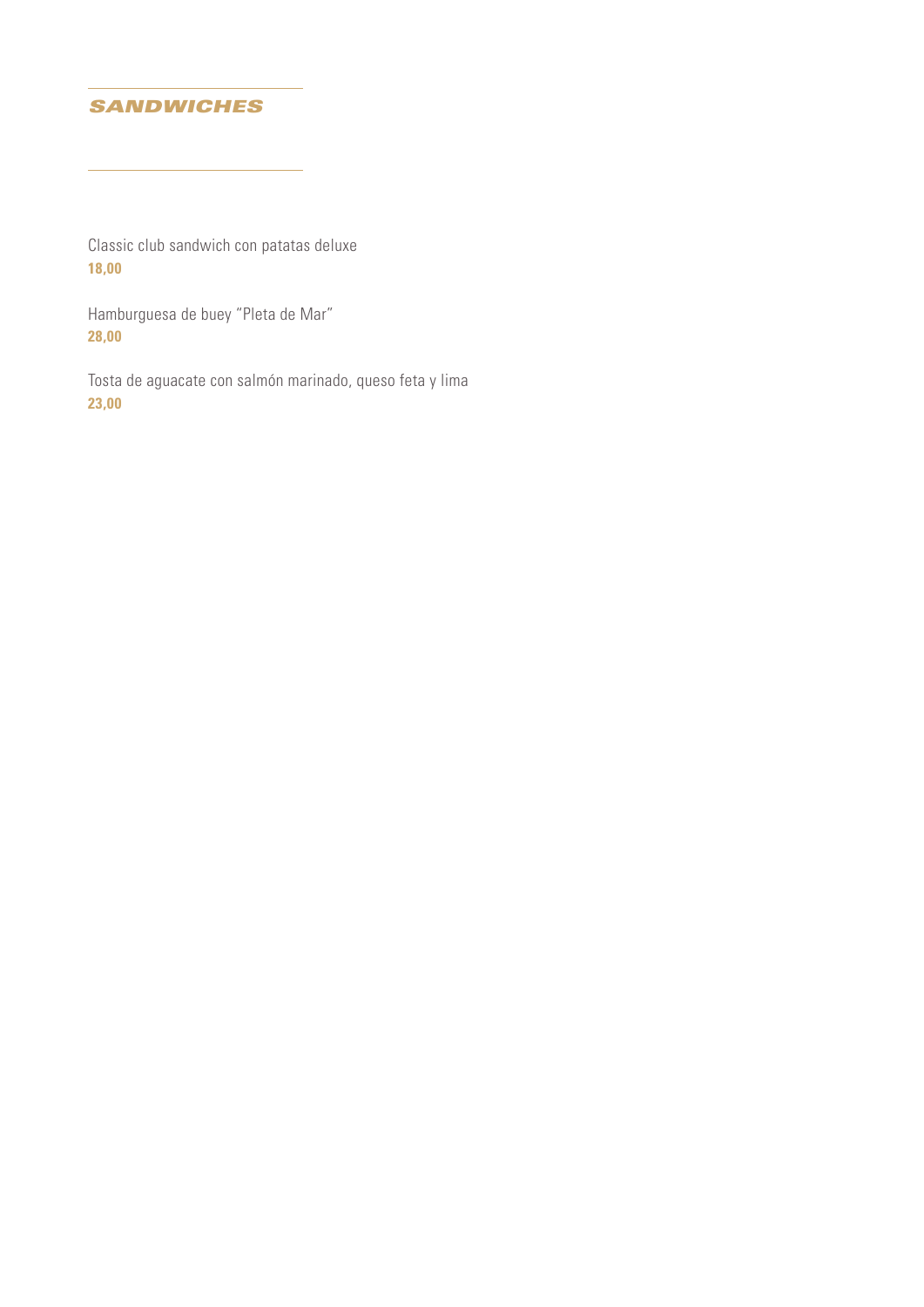# *PASTA & ARROCES*

Wok de Verduras y Fideo Udon y salsa Teriyaki **18,00**

Gnocchi con ricotta, pesto, tomates confitados agridulces y rúcula **15,00**

Pappardelle con compota de tomate, aceitunas negras y alcaparras **16,00**

Arroz cremoso de piquillos con pulpo a la parilla y chimichurri **22,00**

Fideua de Marisco al Josper **26,00 p.p.** min 2 pers

Arroz seco de mariscos **28,00 p.p.** min 2 pers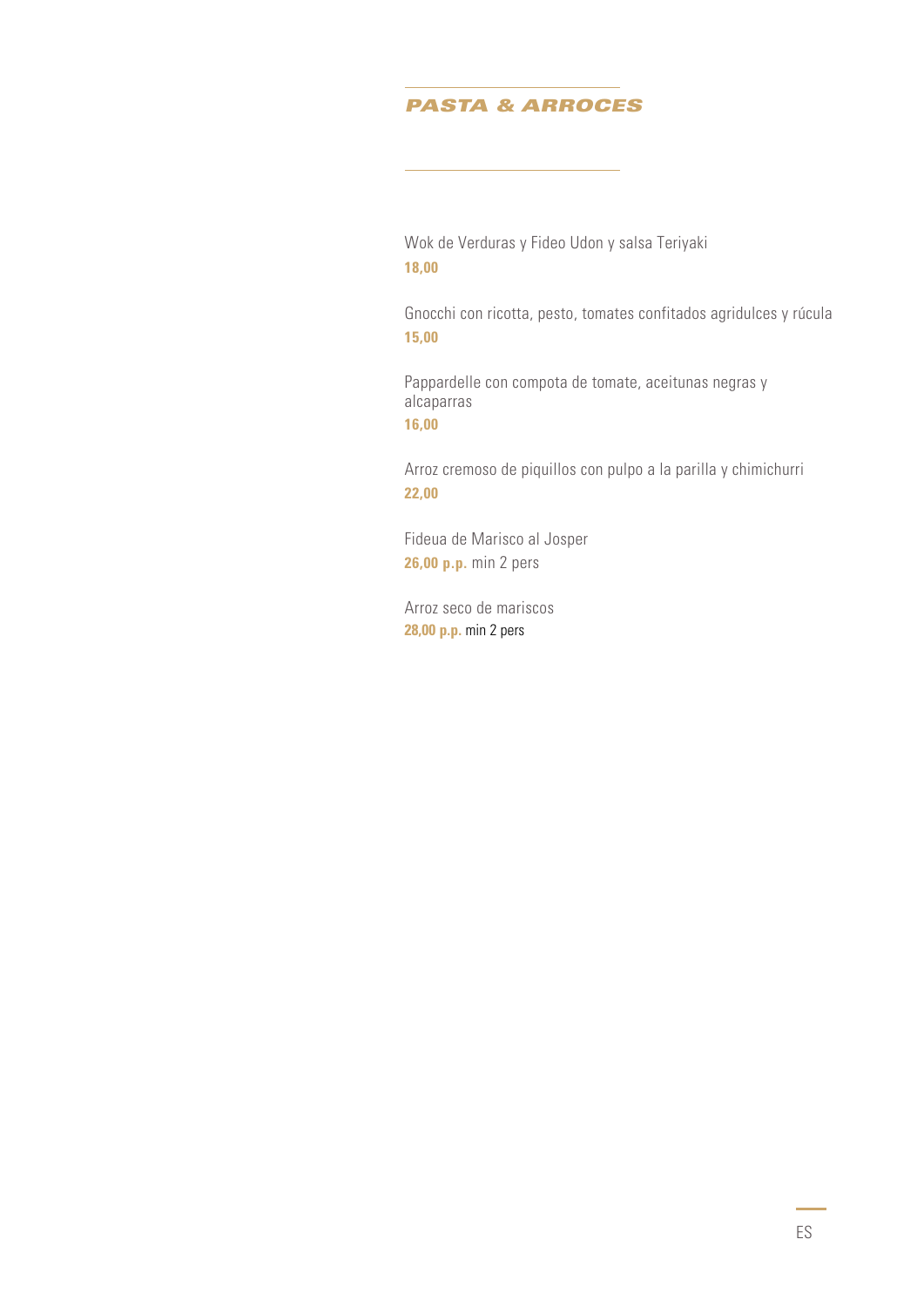# *PRINCIPALES*

Lubina "a la mallorquina" con parmentier de azafrán **28,00**

Salmón a la plancha con patata nueva y salsa ravigote **28,00**

Pollo al curry amarillo estilo tailandés con calabaza y arroz jazmín **25,00**

Pechuga de pollo a la parrilla con tomates asados, ensalada verde y salsa criolla

**24,00**

Solomillo de ternera con salsa de pimienta verde y patatas deluxe **36,00**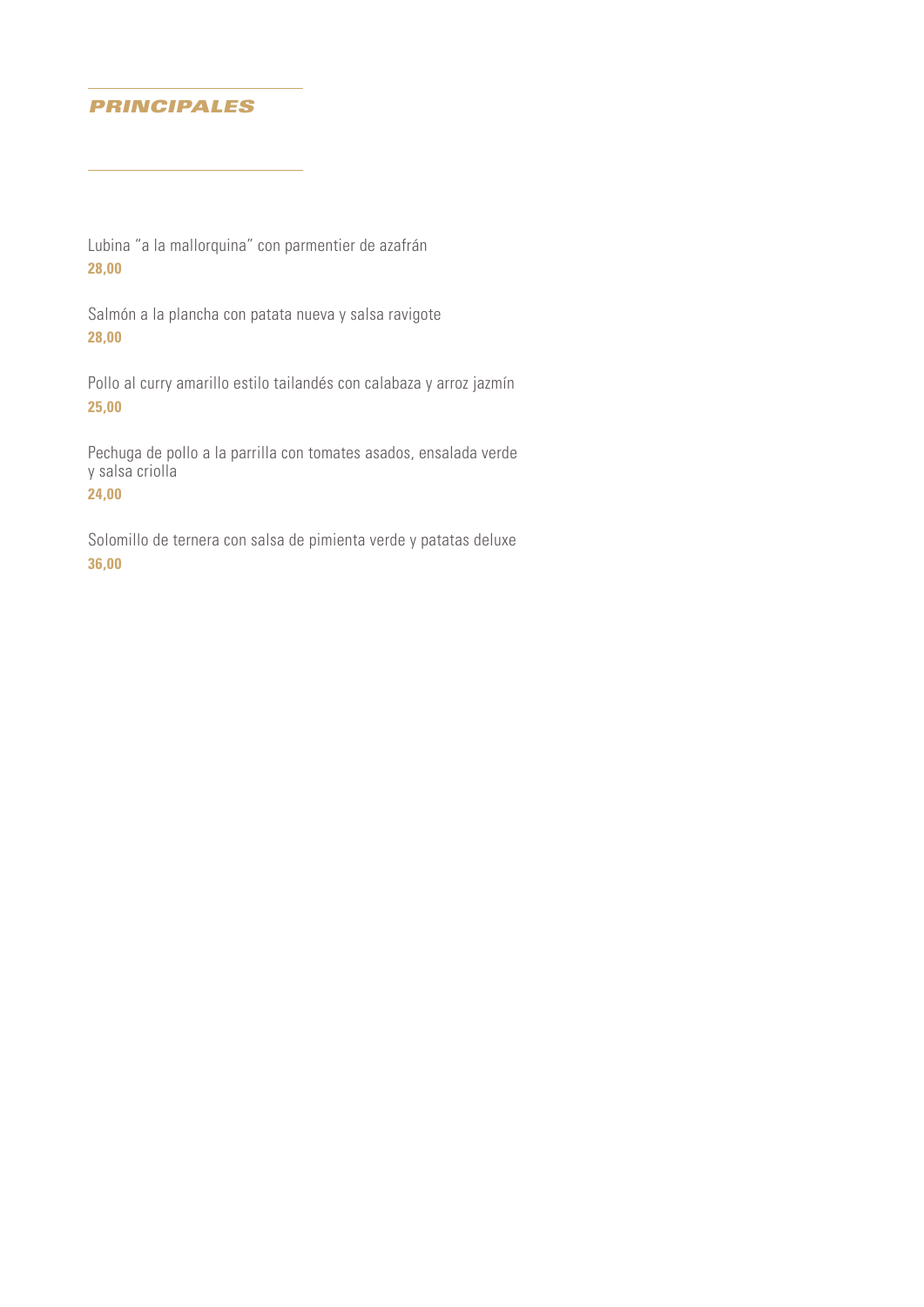#### *POSTRES*

Tartaleta de chocolate con helado de vainilla **10,00**

Helado de yogurt con crumble de almendras, mango y coco **10,00**

Ganache de chocolate negro con frutas rojas **10,00**

Selección de helados y sorbetes (Vainilla, chocolate, coco, frutos rojos, mango, fruta de la pasión) **6,00 x 2 sabores**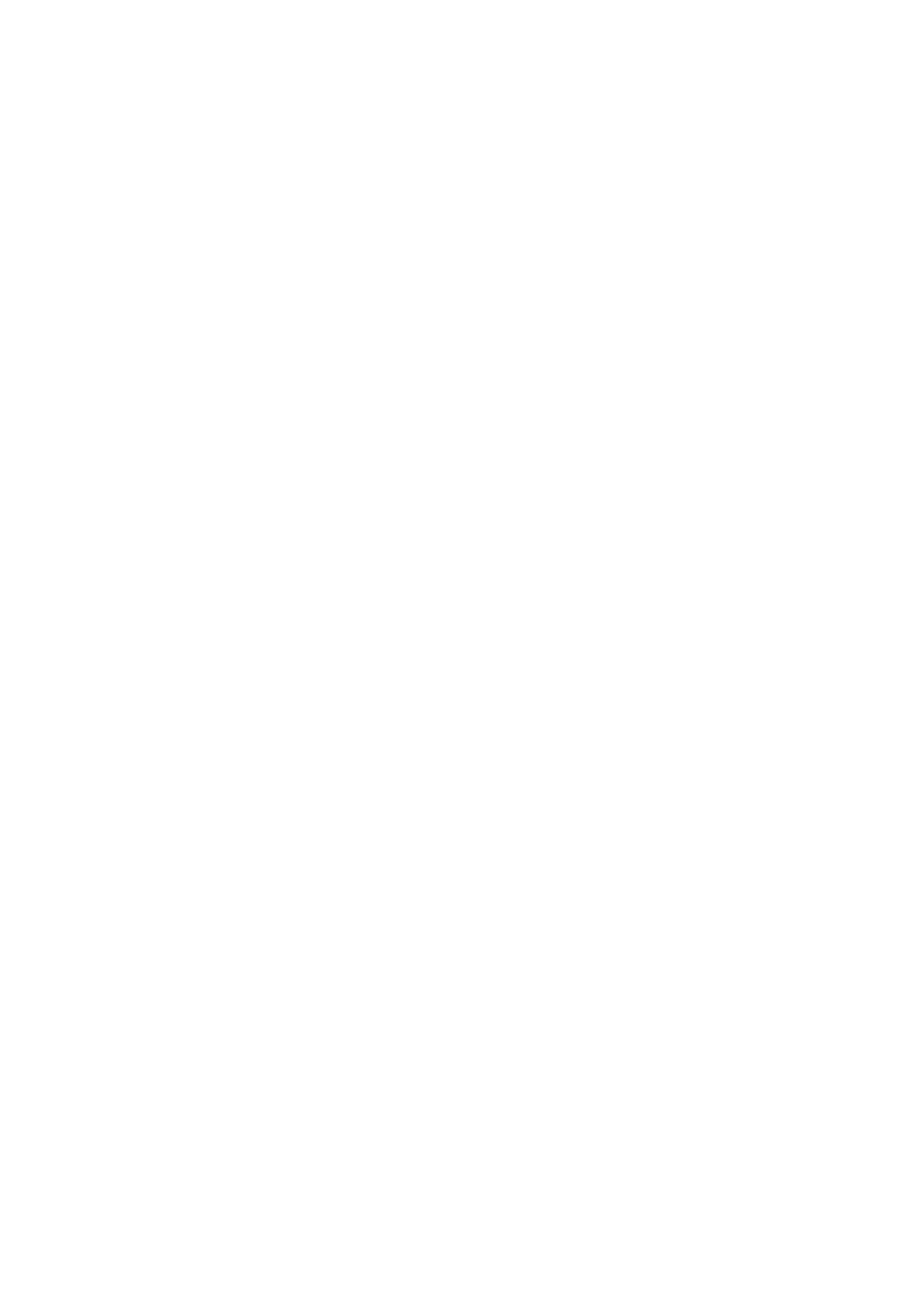

**bistro lunch**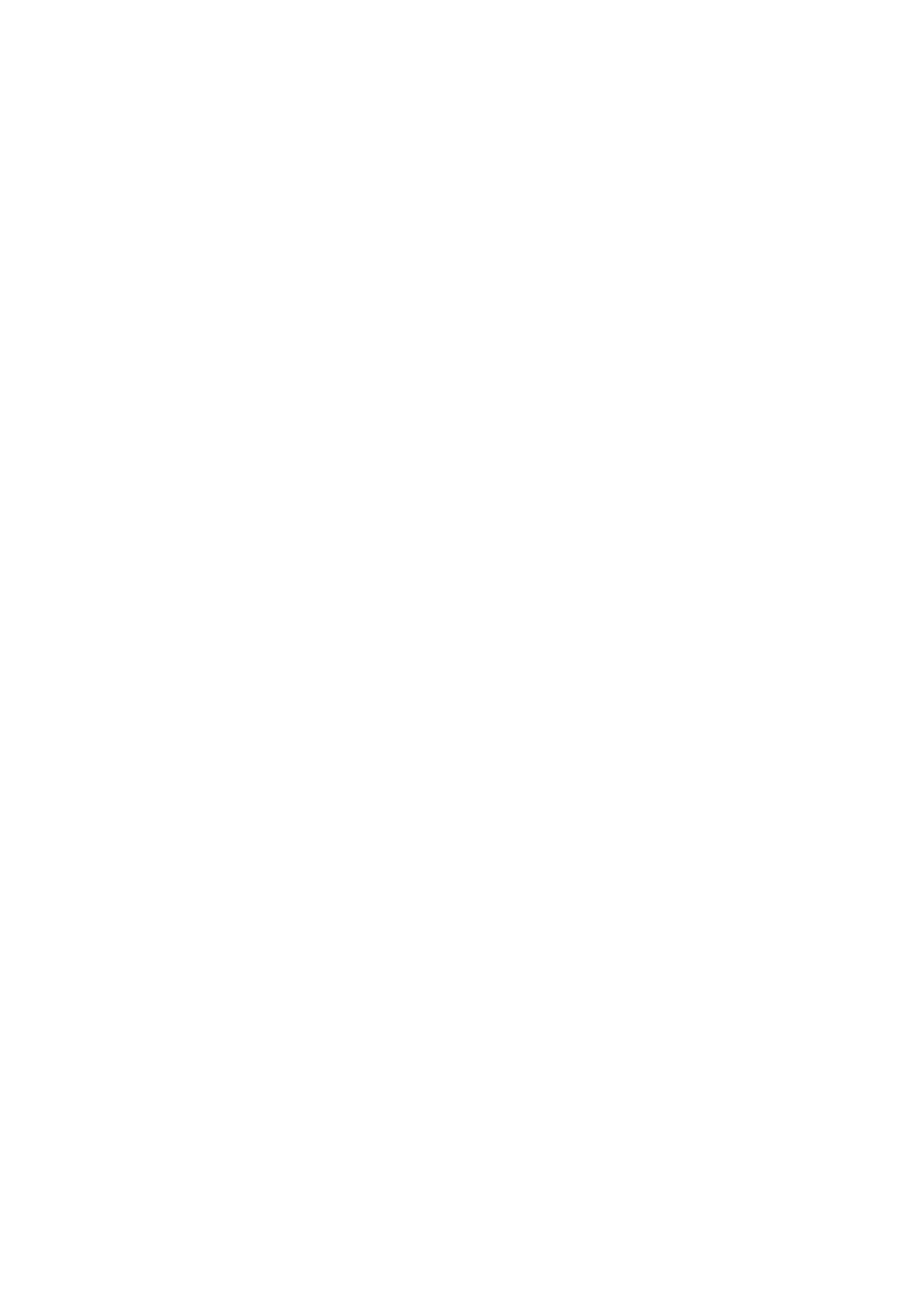# *TAPAS*

Deep fried squid with tap de Corti aioli **11,00**

Iberian pork ham croquetes with saffron aioli **12,00**

Iberian Ham "Pata Negra" with tomato bread **30,00**

Smoked aubergine & tahini hummus with crystal bread **9,00**

#### *STARTERS*

Yellow gazpacho with mango, avocado & fresh herbs **15,00**

Burrata salad with cherry tomatoes, basil & pine nuts **15,00**

Cherry tomato salad with fresh mint, feta, pomegranate & walnut **15,00**

Quinoa & avocado salad with cherry tomatoes & black olives **15,00**

Sea Bass ceviche with avocado, chilli, coriander & lime **16,00**

Octopus with smoked avocado emulsion, red onion & tiger's milk **18,00**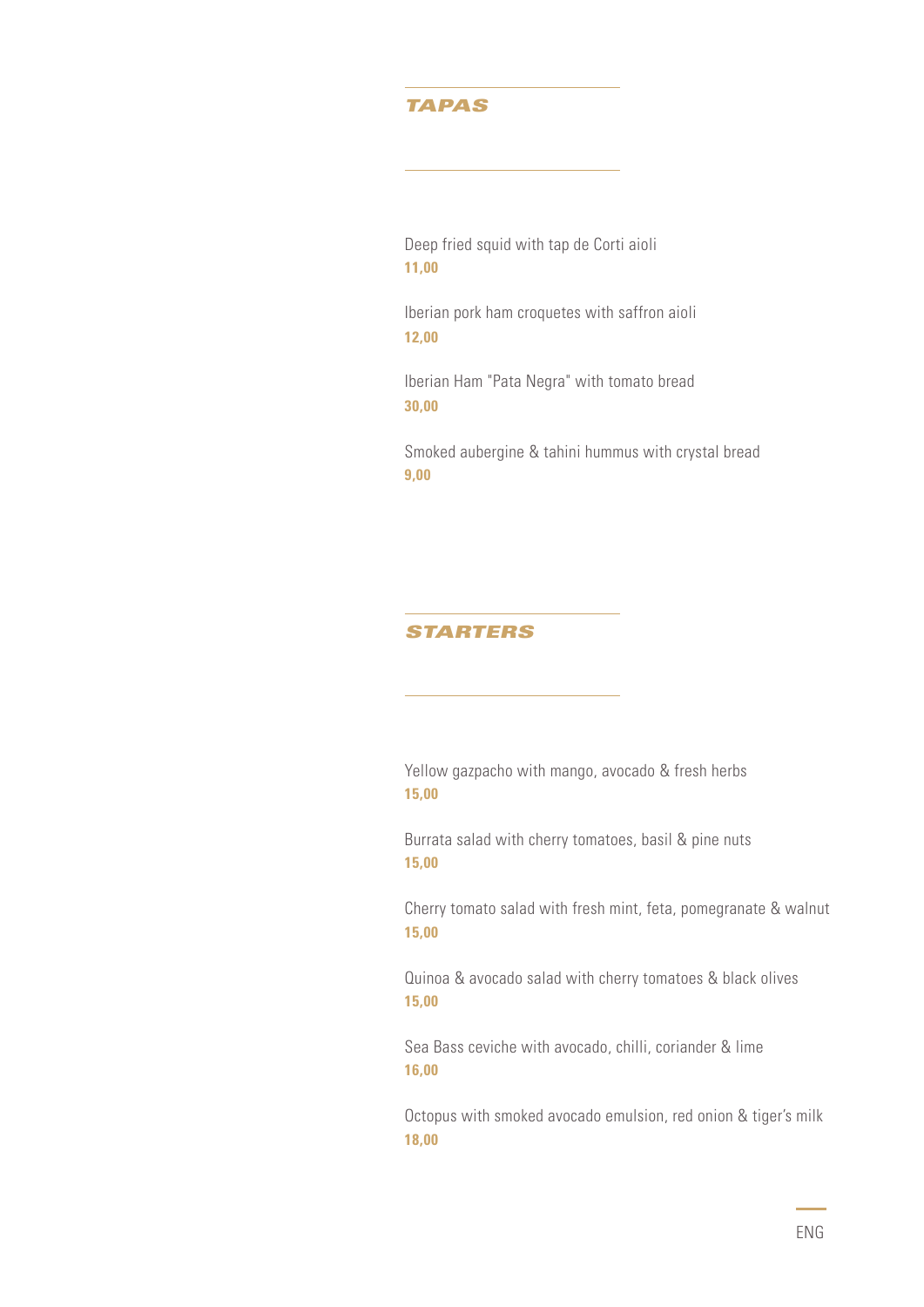# *SANDWICHES*

Classic club sandwich with "deluxe" potatoes **18,00**

Our home-made beef burger "Pleta de Mar" **28,00**

Avocado & Salmon toast with marinated salmon, feta cheese & lime **23,00**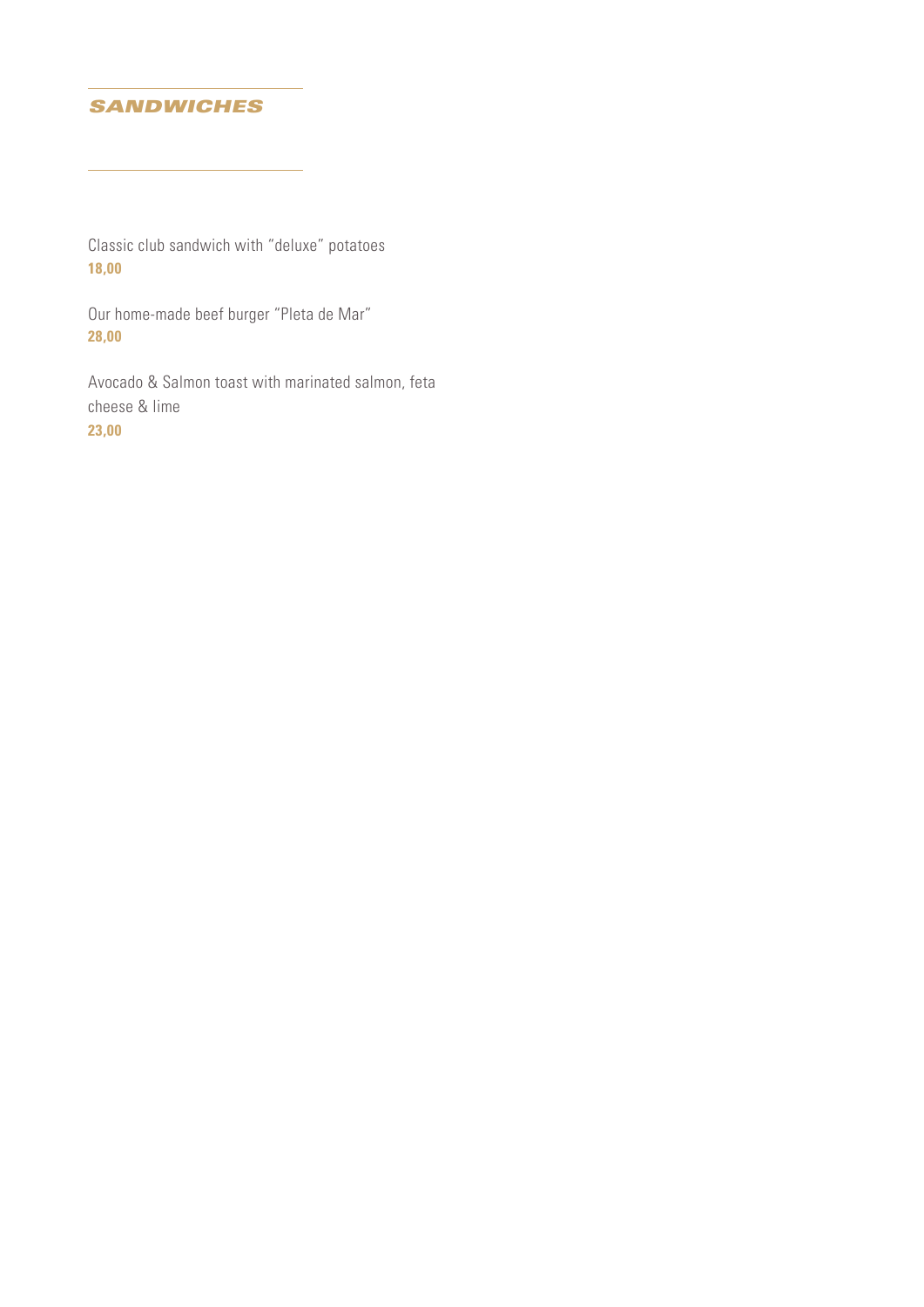# *NOODLES & RICES*

Wok of Vegetables with Udon Noodles and Teriyaki Sauce **18,00**

Home-made Gnocchi with ricotta, pesto, confit tomatoes & rocket leaves

**15,00**

Pappardelle with tomato, black olive & caper compote **16,00**

Creamy piquillo pepper rice with grilled octopus & chimichurri **22,00** 

Spanish style seafood Paella **28,00 p.p.** min 2 pers

Seafood Fideua Majorcan Noodles in the oven Josper **26,00 p.p. min 2 pers**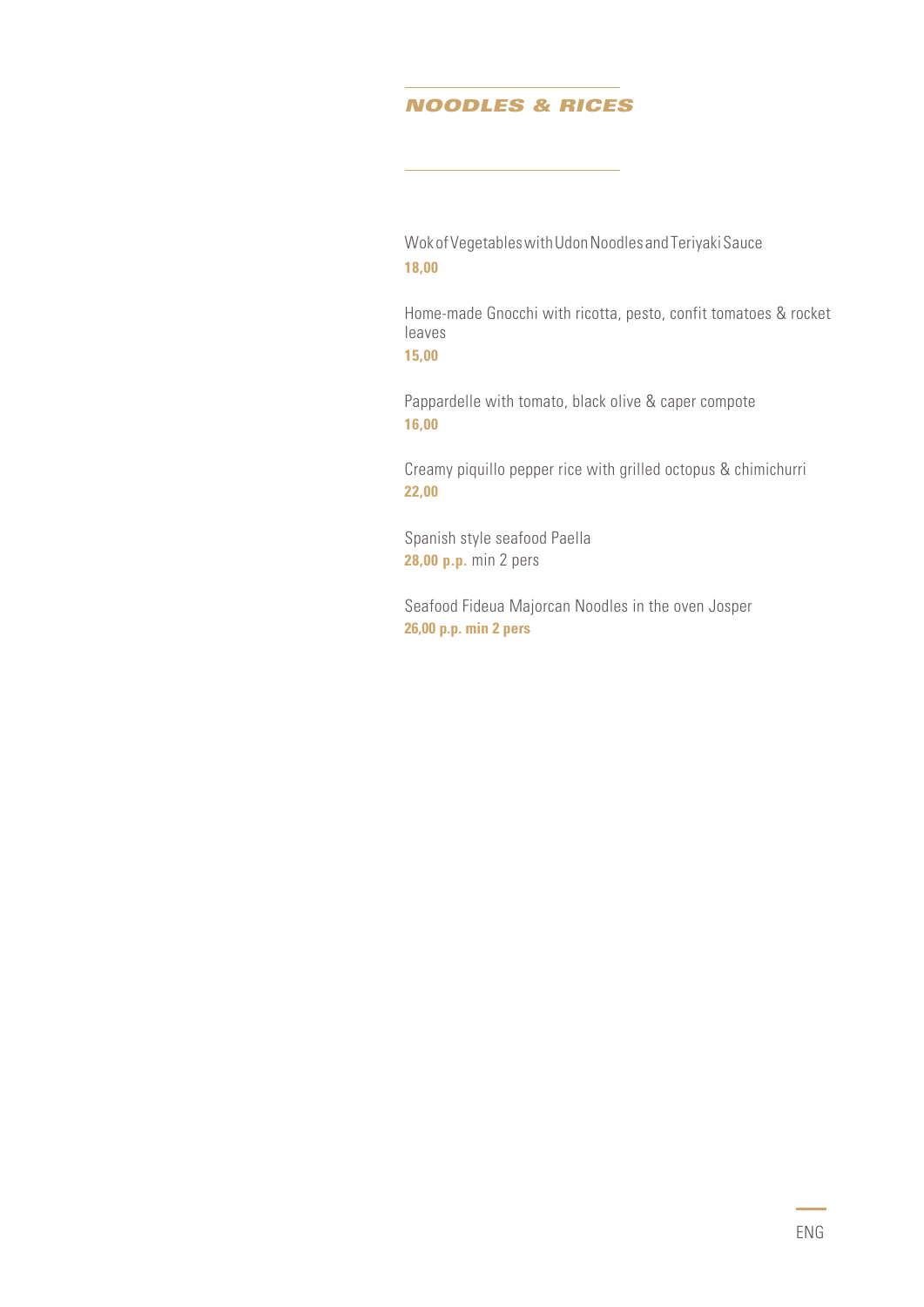### *MAIN COURSES*

Sea Bass "a la mallorquina" with saffron parmentier **28,00**

Grilled salmon fillet with new potatoes & sauce Ravigot **28,00**

Yellow Thai Chicken curry with pumpkin & jasmine rice **25,00**

Grilled chicken breast with roasted cherry tomatoes, green salad & criolla sauce

**24,00**

Fillet of Beef with green pepper sauce, potatoes deluxe **36,00**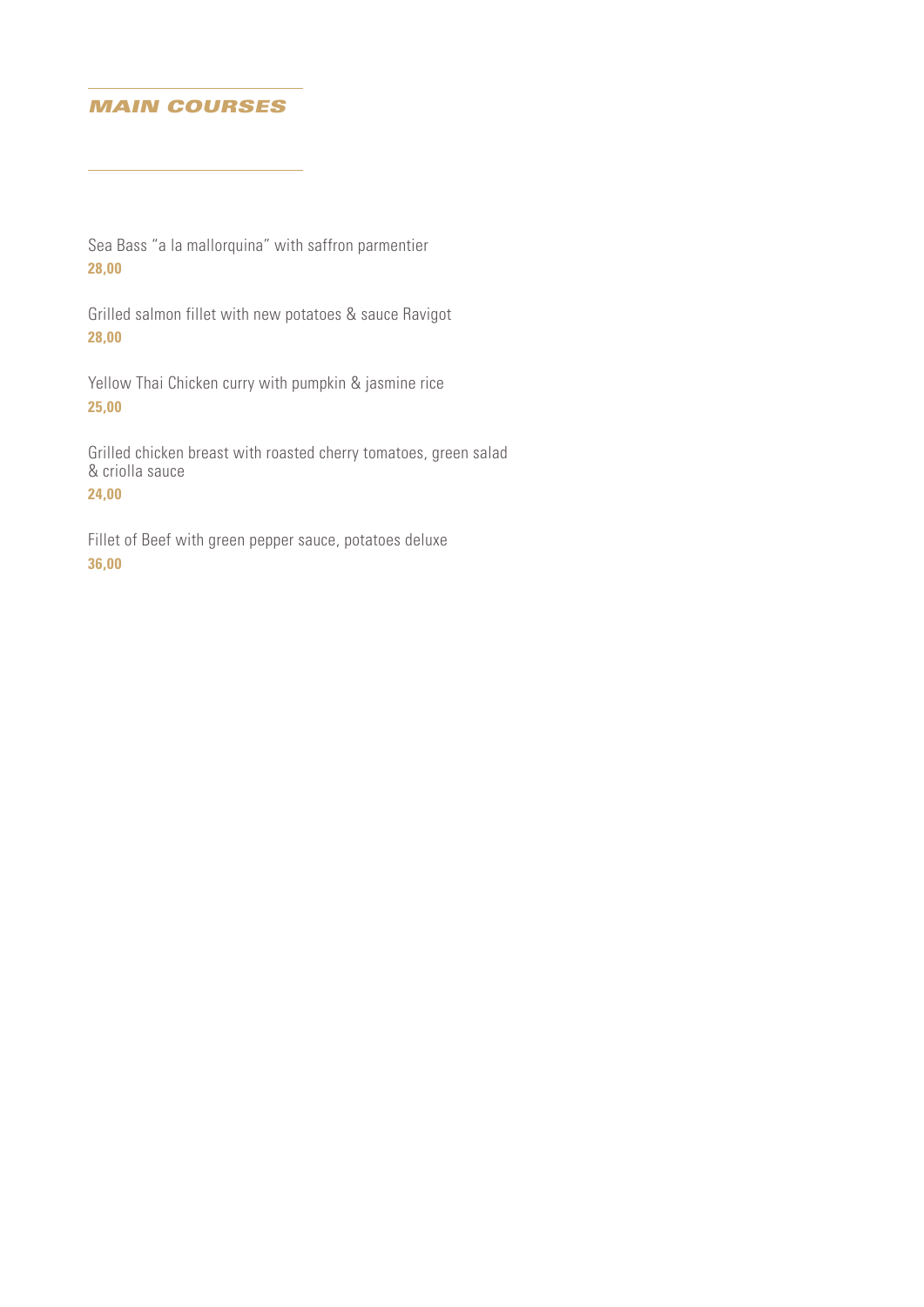### *DESSERTS*

Chocolate tart with vanilla ice cream **10,00**

Yoghurt ice cream with almond crumble, mango & coconut **10,00**

Dark chocolate ganache with red fruits **10,00**

Selection of ice creams & sorbets (vanilla, chocolate, red fruits, mango, passion fruit) **6,00 x 2 flavors**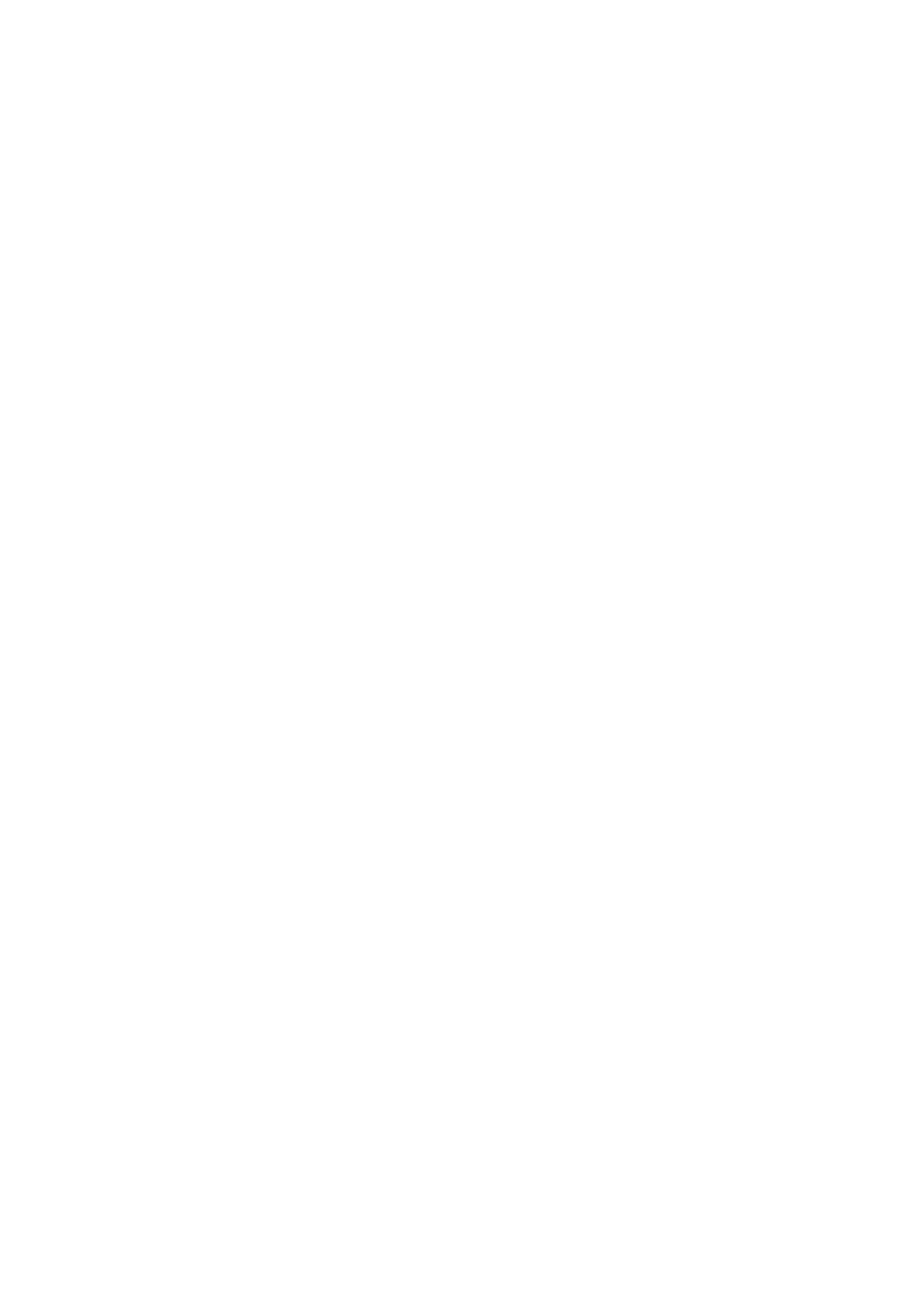

**bistro lunch**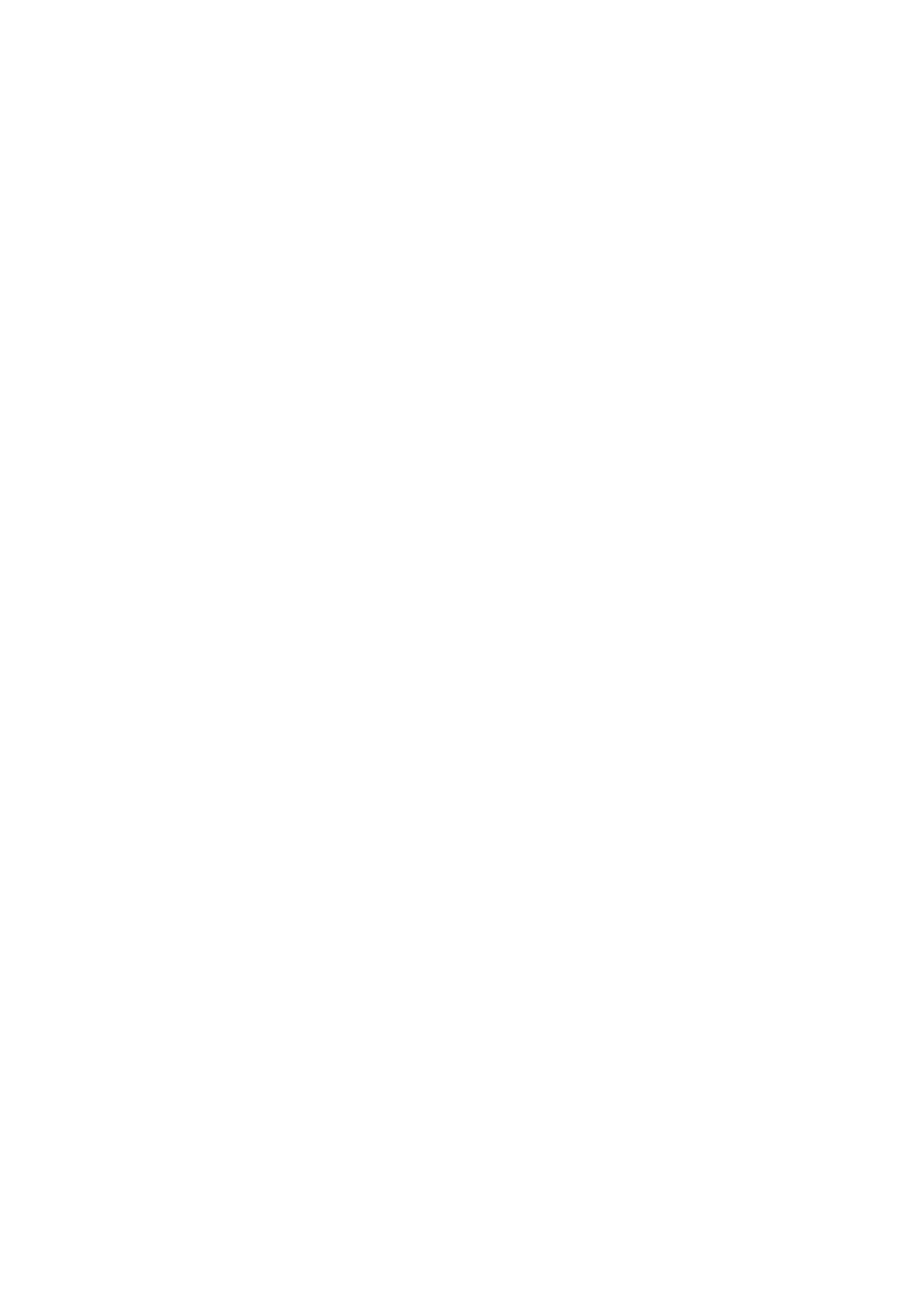### *TAPAS*

Frittierter Tintenfisch mit Tap de Corti Aioli **11,00**

Iberischer Schweineschinken Kroketten mit Safran Aioli **12,00**

Iberischer Schinken mit Tomatenbrot **30,00**

Hummus aus geräucherten Auberginen und Tahini mit Cristal Brot **9,00**

### *VORSPEISEN*

Gelbe Gazpacho mit Mango, Avocado und frischen Kräutern **15,00**

Burrata Salat mit Kirschtomaten, Basilikum und Pinienkernen **15,00**

Kirschtomatensalat mit frischer Minze, Schafskäse, Granatapfel und Walnüssen **15,00**

Quinoa- Avocado Salat mit Kirschtomaten und schwarzen Oliven **15,00**

Seebarsch Ceviche mit Avocado, Chillie, Limette und Coriander **16,00**

Oktopus mit Emulsion aus geräucherter Avocado, rote Zwiebel und "Tiger" Milch **18,00**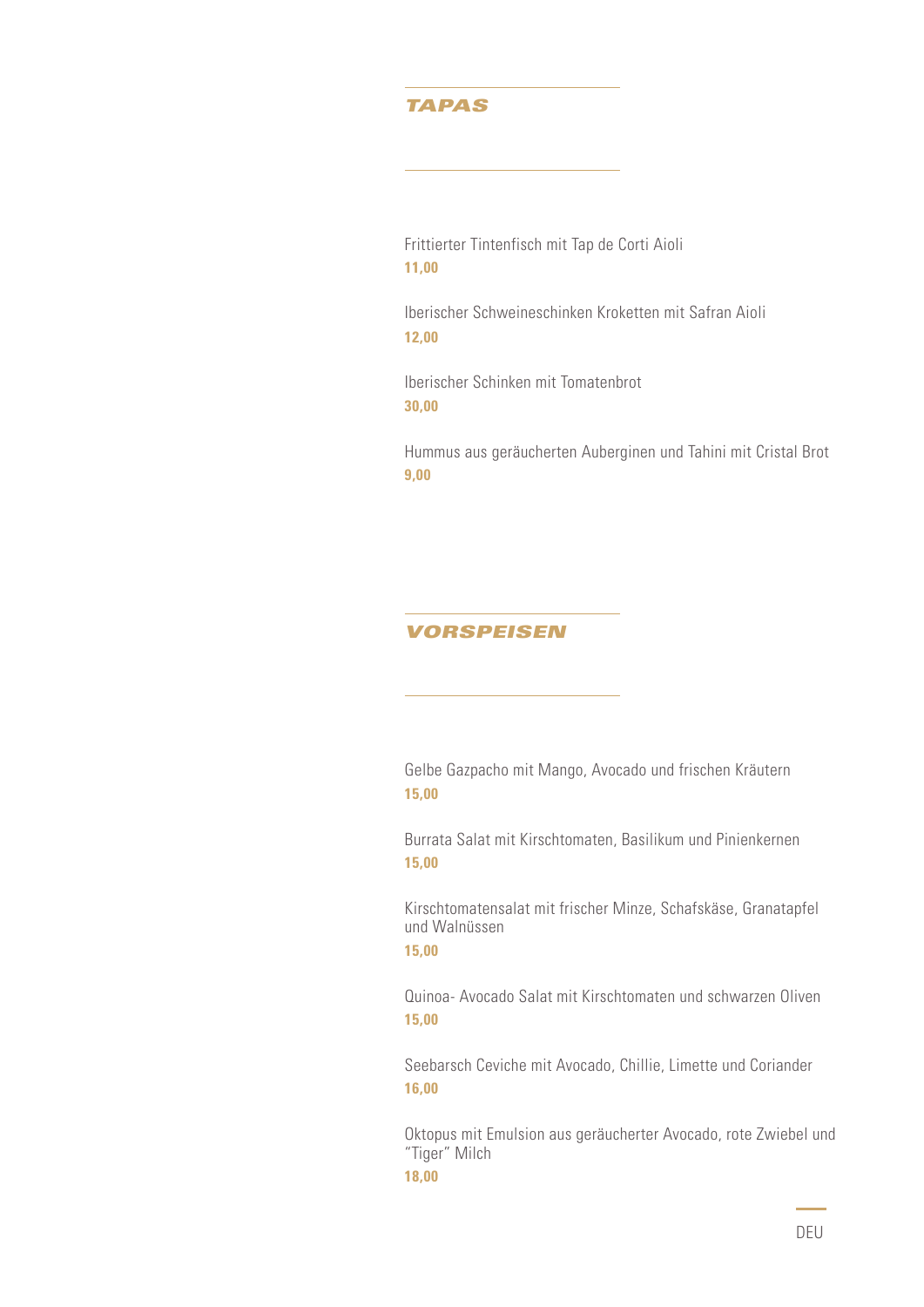# *SANDWICHES*

Klassisches Club Sandwich mit Deluxe Kartoffeln **18,00**

Unser hausgemachter Rindfleisch- Burger "Pleta de Mar" **28,00**

Avocado Toast mit mariniertem Lachs, Feta Käse und Limette **18,00**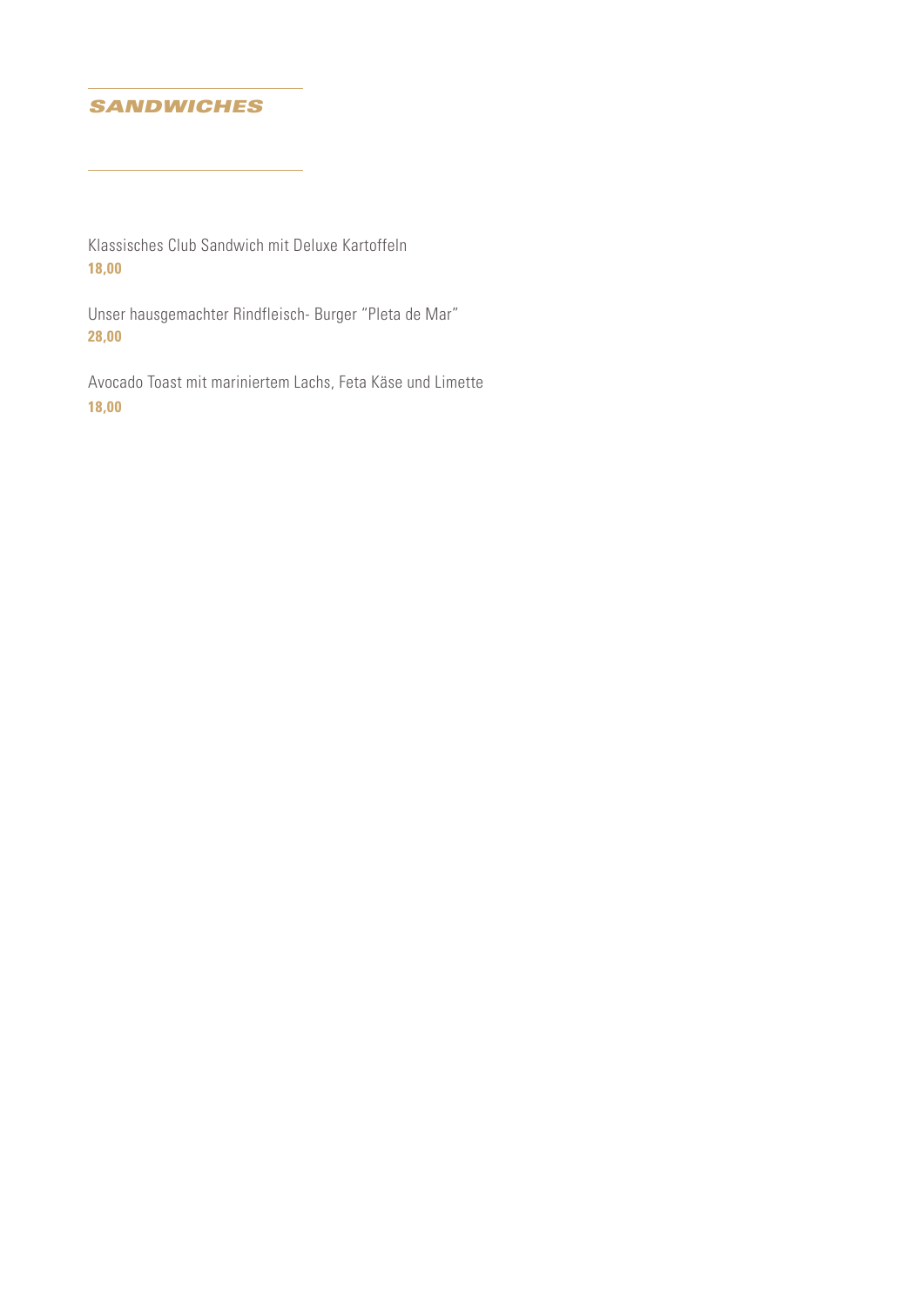# *NUDELN & REISE*

Wok aus Gemüse mit Udon-Nudeln und Teriyaki-Sauce **18,00**

Hausgemachte Gnocchi mit Ricotta, Pesto, Confit- Tomaten und Rukola

**15,00**

Papardelle mit Kompot aus Tomaten, schwarzen Oliven und Kapern **16,00**

Cremiger "Piquillo" Paprika Reis mit gegrilltem Oktopus und **Chimichurri 22,00**

Mallorquinische Nudeln Fideua mit Meeresfrüchten in Backofen Josper

**26,00 p.p.** min 2 pers

Spanische Meeresfrüchte Paella **28,00 p.p.** min 2 pers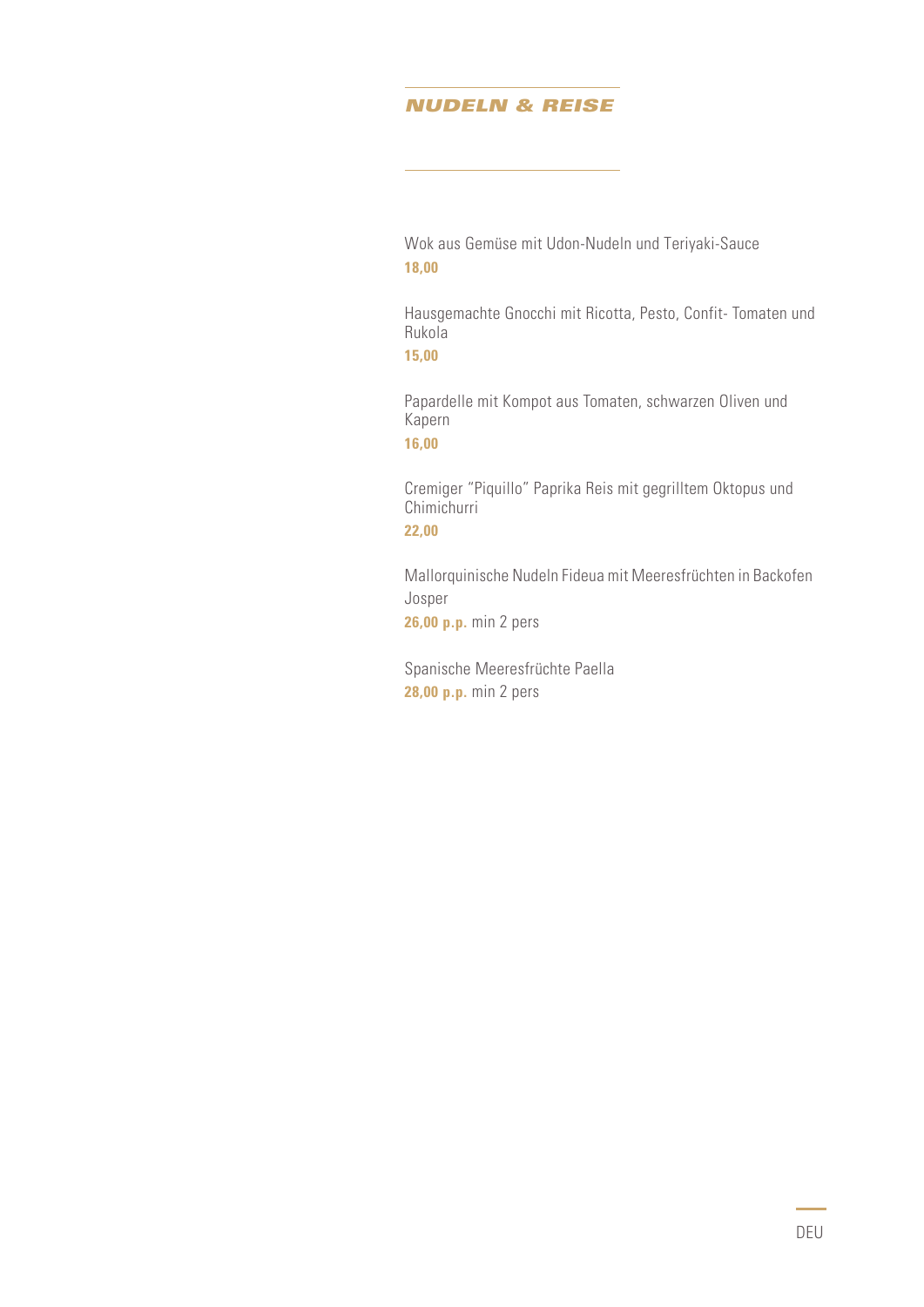# *HAUPTGÄNGE*

Wolfsbarsch a la mallorquina" mit Safran Parmentier **28,00**

Gegrilltes Lachsfilet mit neuen Kartoffeln und Ravigot Sauce **28,00**

Gelbes Thai Curry mit Kürbis und Jasmin Reis **25,00**

Gegrillte Hähnchenbrust mit gegrillten Kirschtomaten, grünem Salat und Criolla Sauce **24,00**

Rinderfilet mit grüner Pfeffersosse und Deluxe- Kartoffeln **36,00**